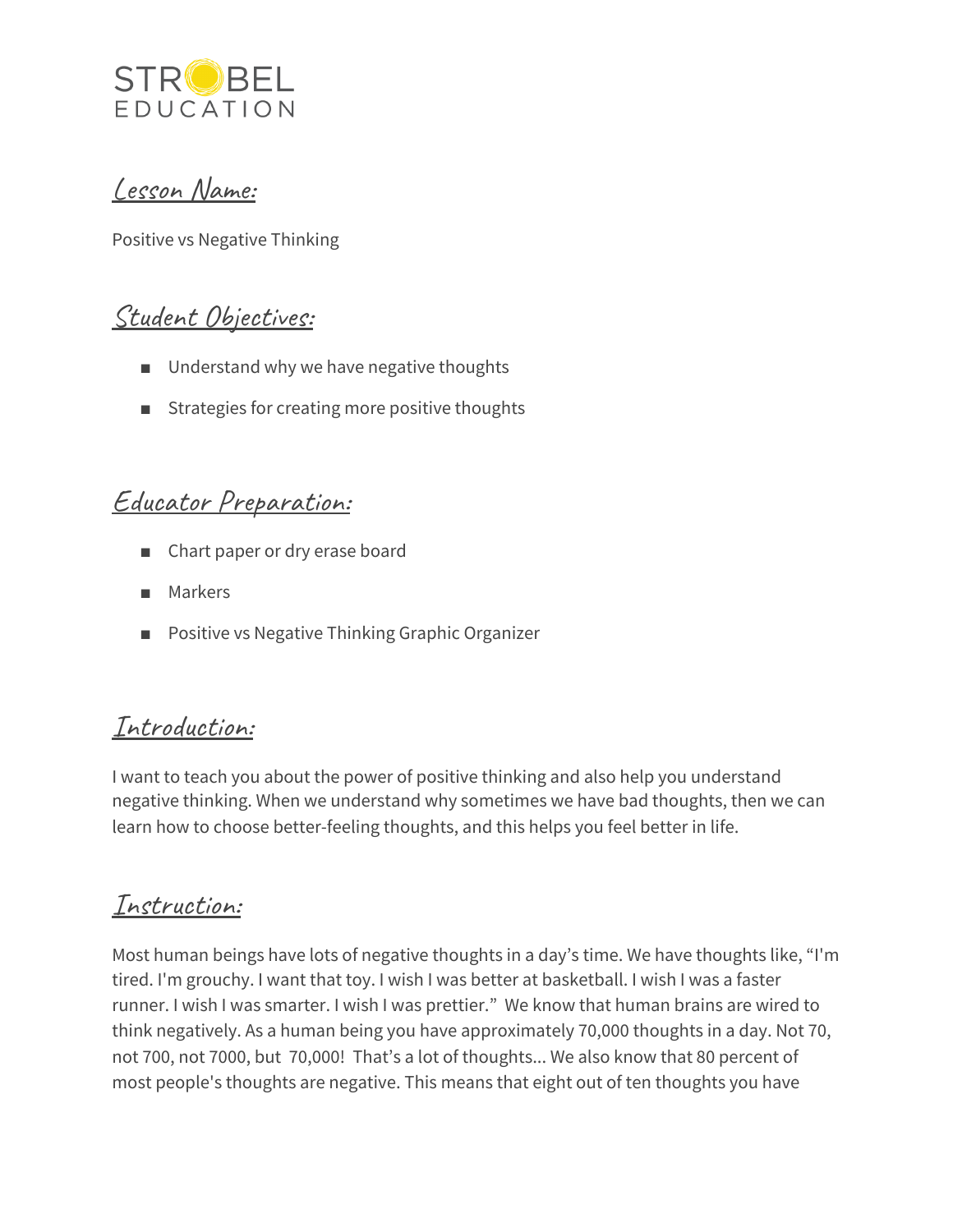

don't feel very good. Think back to when you woke up this morning, or when mom or dad or grandma came to your room and told you it was time to get up. What was your first thought? Was it, "I'm so excited to wake up and have my day today"? Or did you have a bunch of negative thoughts? "I'm sleepy. I didn't get enough sleep. I don't want to have to do my online learning today. I don't want to have to go to school. There's nothing good to eat in the house. Mom's being so mean." You see, we start to do this as soon as we wake up. Why do we sometimes have these bad thoughts?

Well, first of all, it's okay. That's just us being humans, but we actually have them because that's the way our brain was made from a really long time ago. Think back thousands of years ago, when people were just starting to learn about the earth and they didn't have houses to live in. They lived in caves. And they didn't know how to protect themselves, didn't have proper clothing, stoves, microwaves, ovens, or even grocery stores. And so that part of their brain is what actually protected them. It kept them safe, because their brain needed to constantly look around and say, "Where can I go for shelter? What can I do if there's a bad snowstorm? How can I stay warm? Where are we going to get our next meal? How are we going to capture the next animal so we have food to eat?"

Today, we still have part of that in our brain—it's called the reptilian brain. Our brains are just made to always be looking for everything that is wrong, versus everything that is right.

## Interaction:

I want to teach you to become aware of your negative thoughts. When you find yourself having them, it's okay to have a few, because that's just normal. Or, if something really bad happens, of course, you should feel grouchy or sad. There's nothing wrong with that. But what I want you to do is catch yourself when you start having a bunch of negative thoughts, and I want you to just say, "STOP". And then think, "What is a better thought?" What's something that I can focus on that feels good?"

All the thoughts that you're having in your head—those thoughts become your beliefs. Now, what's a belief? A belief is something that you feel about yourself. Like, I have a belief that I'm a strong runner. I have a belief that I'm really organized. I have a belief that I'm a really good mom. I have a belief that I can figure things out whenever they get hard. Your beliefs that you feel about yourself, those come from the thoughts that you have. So let's say that you have a bunch of negative thoughts. Like maybe you say to yourself, "I'm not very smart. Other kids are so much much smarter than me. I'm just dumb, my brain doesn't work very well." And if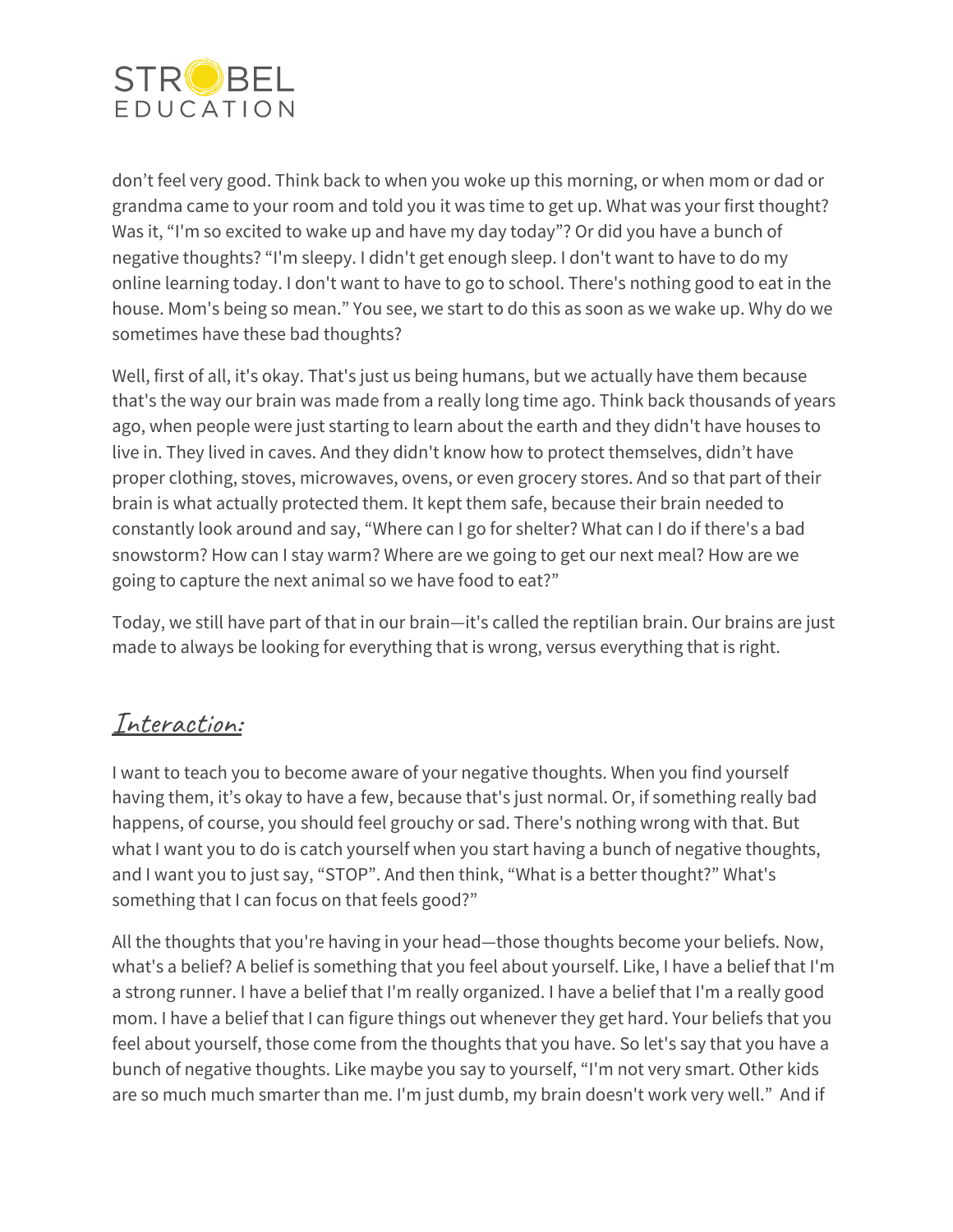

most of your thoughts are like that, then you start to believe those bad thoughts about yourself.

But what if you had other thoughts, more positive thoughts like, "I might not be good at math, but I'm really good at drawing." Then you would have a different belief—a positive belief—which is, "I'm a really good artist". Or, maybe you could have a thought like, "Hey, I'm not good at math or reading. But I'm really good at being able to build things and put things together like Legos, or maps, or directions", then you would have a more positive belief about yourself.

The thoughts that you have the most in your head are the things you believe most about yourself. You have this thing in your brain called a loop. A loop is kind of like a road. For example, if your brain is used to thinking about bad things over and over, then that's the loop that your brain is on. But when you catch yourself having a bunch of thoughts that don't feel very good, you can tell yourself, "STOP!" Then you can choose a different thought.

When you keep choosing a better thought, you change your brain and all of a sudden, you have a new path in your brain that is more positive.

# Closure:

In today's lesson I taught you that it's normal behavior for humans to have negative thoughts, because it comes from *years* ago, back when people were worried about tigers chasing them, getting attacked, or finding a place to sleep. That part of our brain is still in us even today. But, we can actually rewire the brain by choosing a better thought, and that when we choose a better thought, it creates a different belief. That creates a different pathway in our brain, and that becomes the new normal. And so, you're able to look out in the world and you're able to start to see many more good things. We're actually going to show you how to do that in some of the gratitude lessons that we'll be teaching in the future. So right now, I want you just to remember that you have all of these thoughts in your mind, but that you get to choose what kind of thoughts you want to have.